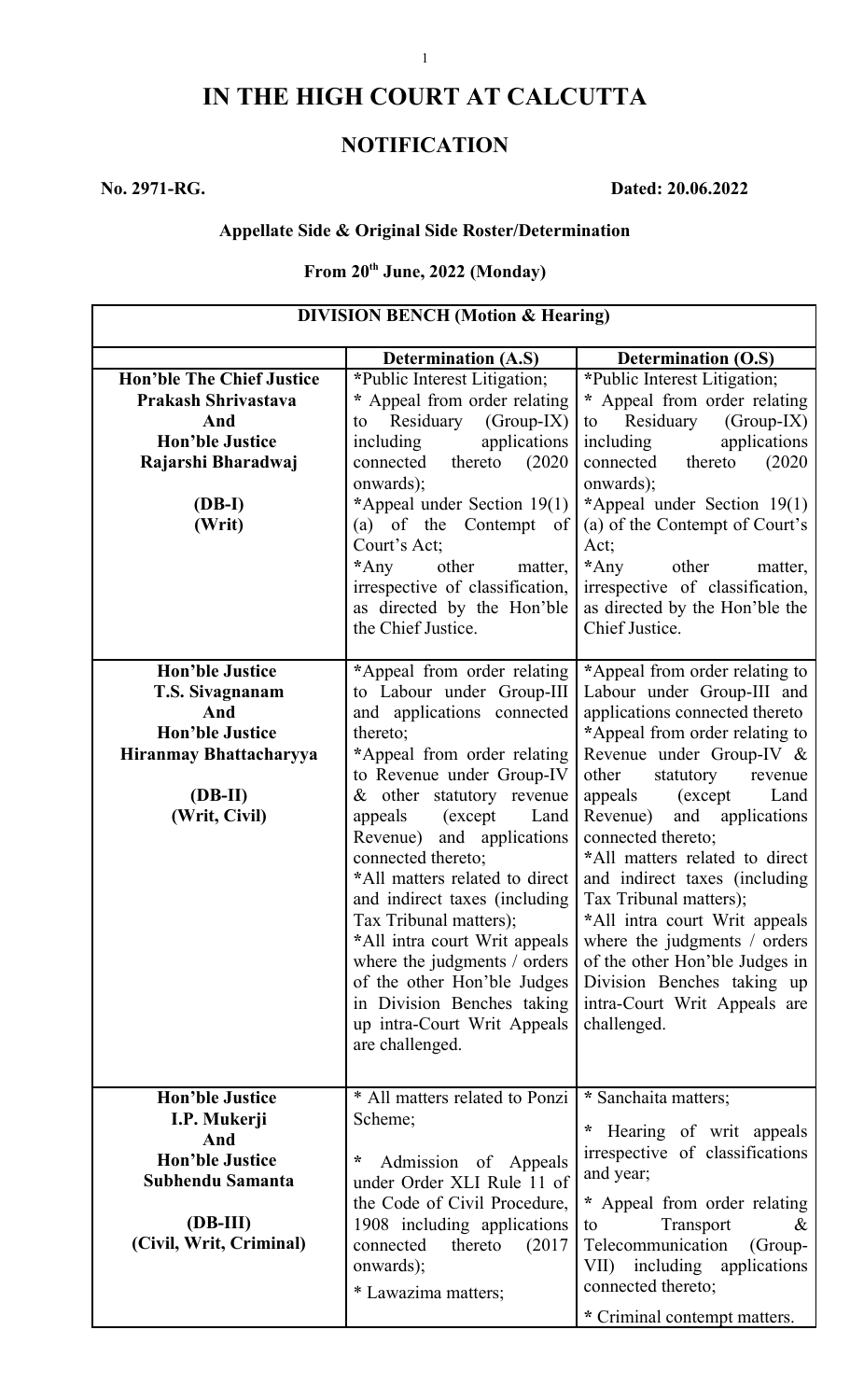| <b>Hon'ble Justice</b><br><b>Chitta Ranjan Dash</b><br>And<br><b>Hon'ble Justice</b><br><b>Aniruddha Roy</b><br>$(DB-IV)$<br>(Writ, Civil, Criminal) | * Appeal from order relating<br>Transport<br>$\&$<br>to<br>Telecommunication (Group-<br>VII) including applications<br>connected thereto;<br>* Hearing of writ appeals<br>irrespective of classifications<br>and year;<br>* Criminal contempt matters.<br>* Appeal from order relating<br>to Regulation of Industries $\&$<br>Essential Commodities<br>$\alpha$<br>Central<br>Orders<br>various<br>(Group-VIII)<br>including $\vert$<br>applications<br>connected<br>thereto;<br>$\ast$<br>First Appeal and First<br>Miscellaneous Appeals &<br>applications<br>connected<br>thereto (upto $2005$ );<br>* Lawazima matters;<br>* Matters under Section 27 of<br>the Electricity Regulatory<br>Commission Act, 1998<br>including<br>applications<br>connected thereto; | * Appeal from order relating<br>to Regulation of Industries $\&$<br>Essential Commodities<br>$\&$<br>Central<br>Orders<br>various<br>(Group-VIII) including<br>applications<br>connected<br>thereto;<br>* Matters under Section 27 of<br>the Electricity Regulatory<br>1998<br>Commission<br>Act,<br>including applications<br>connected thereto.                                                                                                                           |
|------------------------------------------------------------------------------------------------------------------------------------------------------|-----------------------------------------------------------------------------------------------------------------------------------------------------------------------------------------------------------------------------------------------------------------------------------------------------------------------------------------------------------------------------------------------------------------------------------------------------------------------------------------------------------------------------------------------------------------------------------------------------------------------------------------------------------------------------------------------------------------------------------------------------------------------|-----------------------------------------------------------------------------------------------------------------------------------------------------------------------------------------------------------------------------------------------------------------------------------------------------------------------------------------------------------------------------------------------------------------------------------------------------------------------------|
|                                                                                                                                                      | *Admission and Hearing of<br>Criminal Appeal including<br>applications for suspension                                                                                                                                                                                                                                                                                                                                                                                                                                                                                                                                                                                                                                                                                 |                                                                                                                                                                                                                                                                                                                                                                                                                                                                             |
| <b>Hon'ble Justice</b><br><b>Harish Tandon</b><br>And<br><b>Hon'ble Justice</b><br><b>Shampa Dutt (Paul)</b>                                         | of sentence in pending<br>and<br>other<br>appeals<br>applications connected<br>thereto (upto $2010$ ).<br>* Appeal under Arbitration<br>Act, 1940 and Arbitration<br>and Conciliation Act, 1996<br>including<br>applications<br>connected thereto;                                                                                                                                                                                                                                                                                                                                                                                                                                                                                                                    | $\star$<br>Appeal under Arbitration<br>Act, 1940 and Arbitration and<br>Conciliation<br>Act,<br>1996<br>including applications<br>connected thereto;                                                                                                                                                                                                                                                                                                                        |
| $(DB-V)$<br>(Civil, Writ)                                                                                                                            | *Reference/appeal relating to<br>Chartered Accountants Act,<br>1949<br>Company<br>and<br>Secretaries Act, 1980;<br>$\star$<br>relating<br>Matters<br>to<br>Articles<br>Tribunals<br>under<br>of the<br>323B<br>323A and<br>Constitution<br>India<br>of<br>applications<br>including<br>connected thereto (excluding<br>tax matters).                                                                                                                                                                                                                                                                                                                                                                                                                                  | * Appeal from Decree and all<br>applications<br>connected<br>thereto;<br>*Civil appeals from orders<br>arising out of Interlocutory<br>matters relating to Trade<br>Mark, Patent & Design Act,<br>Company, Arbitration, Suits,<br>Admiralty and also Appeals<br>from orders arising out of<br>Originating summons, other<br>suits and also Civil Appeals<br>from orders which have not<br>been assigned to any other<br>Bench<br>$\&$<br>applications<br>connected thereto; |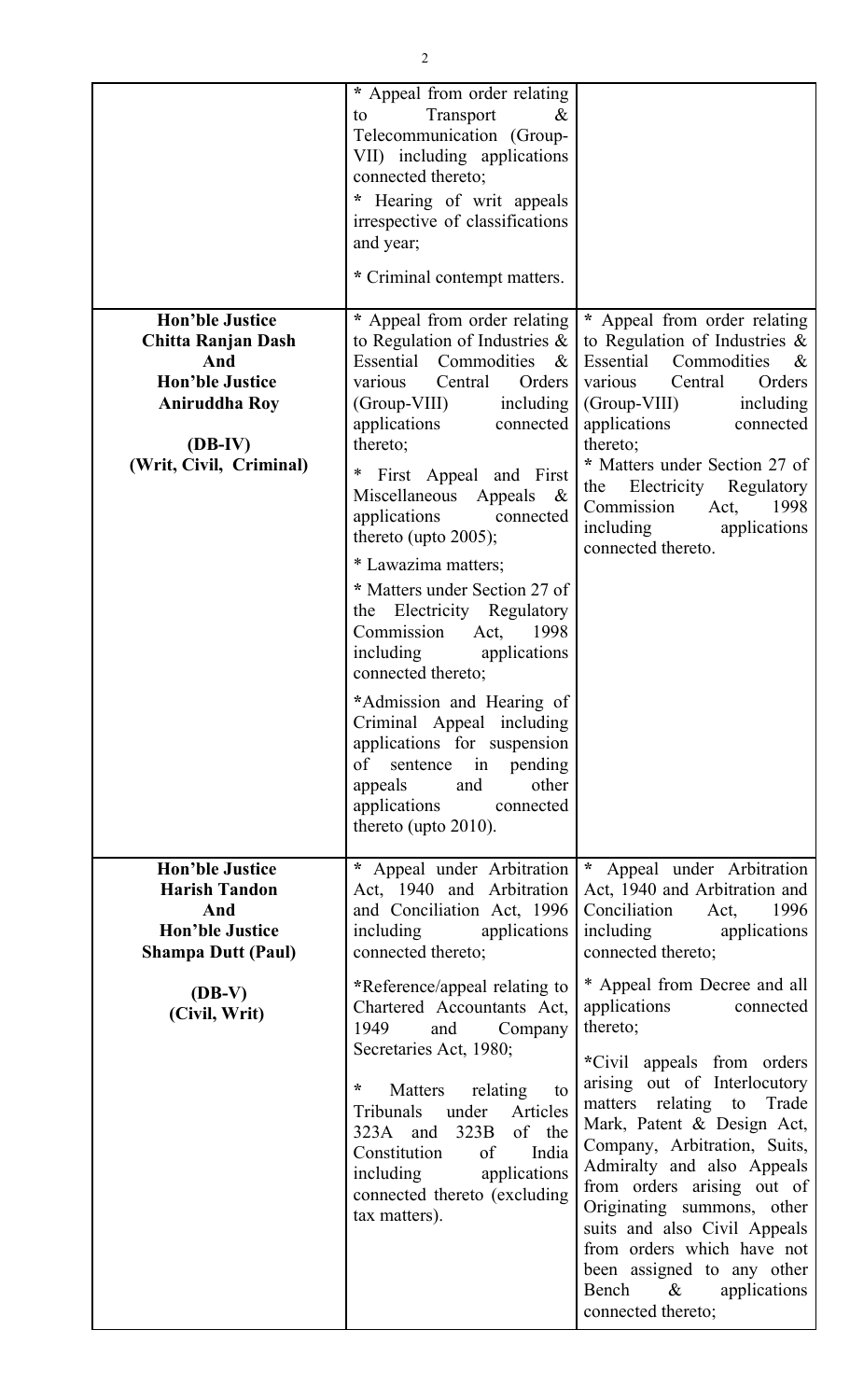|                                                                                                                                         |                                                                                                                                                                                                                                                                                                                                                                                                                                                                                                                                                                                            | *Reference/appeal relating to<br>Chartered Accountants Act,<br>1949<br>and<br>Company<br>Secretaries Act, 1980;<br>* Matters relating to Tribunals<br>under Articles 323A and 323B<br>of the Constitution of India<br>including<br>applications<br>connected thereto (excluding<br>tax matters). |
|-----------------------------------------------------------------------------------------------------------------------------------------|--------------------------------------------------------------------------------------------------------------------------------------------------------------------------------------------------------------------------------------------------------------------------------------------------------------------------------------------------------------------------------------------------------------------------------------------------------------------------------------------------------------------------------------------------------------------------------------------|--------------------------------------------------------------------------------------------------------------------------------------------------------------------------------------------------------------------------------------------------------------------------------------------------|
| <b>Hon'ble Justice</b><br><b>Soumen Sen</b><br>And<br><b>Hon'ble Justice</b><br><b>Siddhartha Roy Chowdhury</b><br>$(DB-VI)$<br>(Civil) | $\star$<br>Admission of Appeals<br>under Order XLI Rule 11 of<br>the Code of Civil Procedure,<br>1908 including applications<br>connected<br>thereto<br>(upto<br>$2016$ ;<br>$\ast$<br>First Appeal and First<br>Miscellaneous<br>Appeals<br>$-\&$<br>applications<br>connected<br>thereto (From 2006 to 2015);<br>*<br>Matrimonial & Family<br>Court Appeals & matters<br>relating to<br>Guardianship<br>including<br>applications<br>connected thereto;<br>$^{\star}$<br>Admission of Appeals<br>under Section 30 of the<br>Employees' Compensation<br>Act, 1923;<br>* Lawazima matters. |                                                                                                                                                                                                                                                                                                  |
| <b>Hon'ble Justice</b><br>Joymalya Bagchi<br>And<br><b>Hon'ble Justice</b><br>Ananya Bandyopadhyay<br>(DB-VII)<br>(Criminal)            | * Bail under Section 439 of<br>Code<br>of<br>Criminal<br>the<br>Procedure, 1973 including<br>modification / cancellation,<br>relaxation of conditions of<br>bail;<br>*Admission and Hearing of<br>Criminal Appeal including<br>applications for suspension<br>of<br>sentence in pending<br>appeals<br>other<br>and<br>applications<br>connected<br>thereto (from 2011 to 2019);<br>$\ast$<br>Hearing of<br>Death<br>Reference cases (upto 2019).                                                                                                                                           |                                                                                                                                                                                                                                                                                                  |
| <b>Hon'ble Justice</b><br>Subrata Talukdar<br>And<br><b>Hon'ble Justice</b><br>Lapita Banerji<br>(DB-VIII)<br>(Writ)                    | * Appeal from order relating<br>to Education under Group-II<br>and applications connected<br>thereto;<br>* Appeal from order relating<br>$(Group-VI)$<br>Service<br>to<br>applications<br>including<br>connected thereto.                                                                                                                                                                                                                                                                                                                                                                  | * Appeal from order relating<br>to Education under Group-II<br>and applications connected<br>thereto;<br>* Appeal from order relating<br>Service<br>(Group-VI)<br>to<br>including<br>applications<br>connected thereto.                                                                          |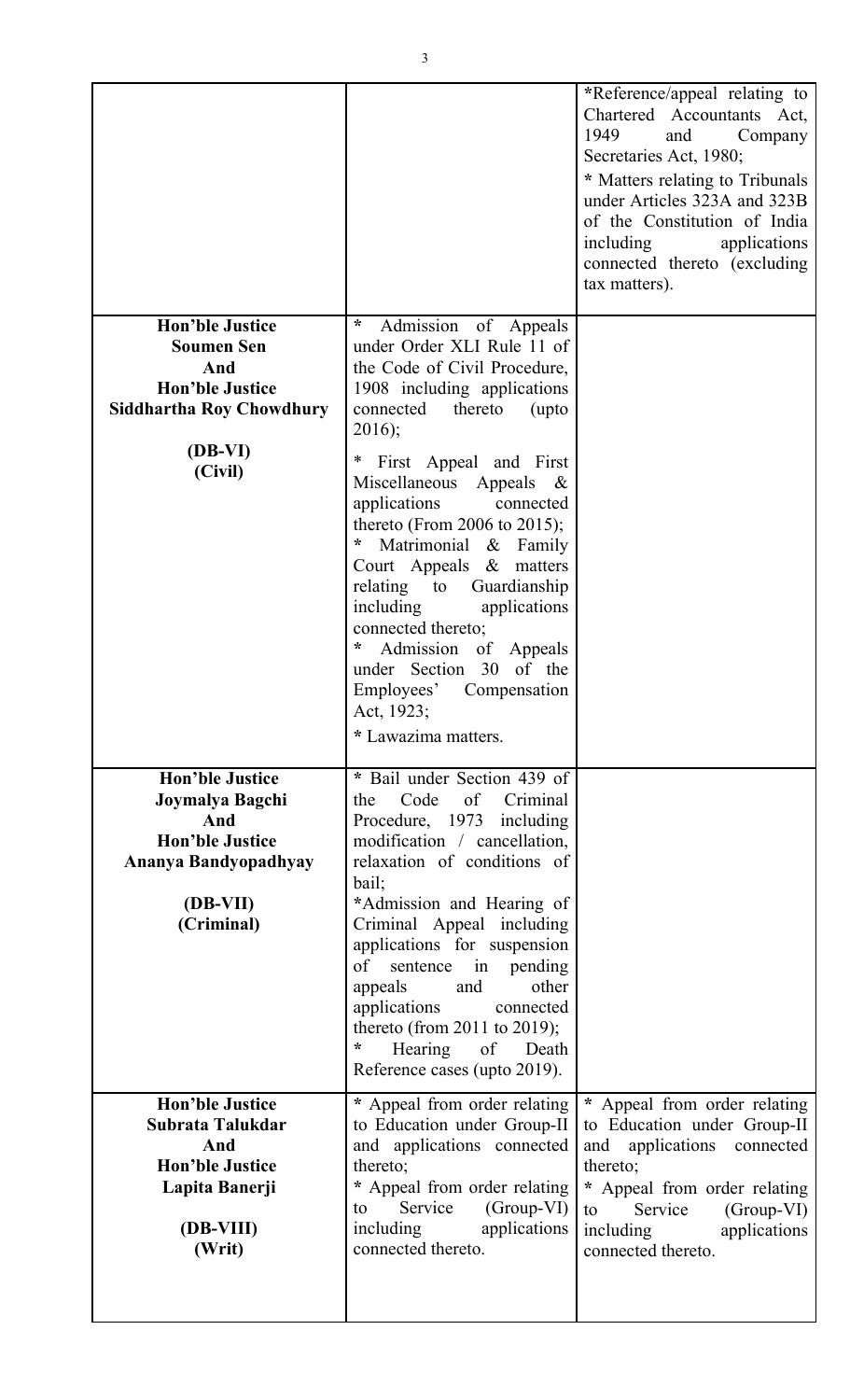| <b>Hon'ble Justice</b><br><b>Tapabrata Chakraborty</b><br>And<br><b>Hon'ble Justice</b><br>Raja Basu Chowdhury<br>$(DB-IX)$<br>(Civil, Writ) | First Appeal and First<br>$\ast$<br>Miscellaneous<br>Appeal<br>$\&$<br>applications<br>connected<br>thereto $(2016$ onwards);<br>* Lawazima matters;<br>* Appeal from order relating<br>Residuary<br>$(Group-IX)$<br>to<br>applications<br>including<br>connected<br>thereto<br>(upto<br>$2019$ ;<br>* Habeas Corpus petition &<br>applications<br>connected<br>thereto.                                                                                                       | * Appeal from order relating<br>Residuary<br>$(Group-IX)$<br>to<br>including<br>applications<br>connected thereto (upto 2019);<br>* Habeas Corpus petition &<br>applications connected thereto.                                                                                                                                                                                                                         |
|----------------------------------------------------------------------------------------------------------------------------------------------|--------------------------------------------------------------------------------------------------------------------------------------------------------------------------------------------------------------------------------------------------------------------------------------------------------------------------------------------------------------------------------------------------------------------------------------------------------------------------------|-------------------------------------------------------------------------------------------------------------------------------------------------------------------------------------------------------------------------------------------------------------------------------------------------------------------------------------------------------------------------------------------------------------------------|
| <b>Hon'ble Justice</b><br><b>Arijit Banerjee</b><br>And<br><b>Hon'ble Justice</b><br>Rai Chattopadhyay                                       | * Appeal from order relating<br>to Land (Group-I) including<br>applications<br>connected<br>thereto;<br>* Appeal from order relating                                                                                                                                                                                                                                                                                                                                           | * Appeal from order relating<br>to Land (Group-I) including<br>applications<br>connected<br>thereto;                                                                                                                                                                                                                                                                                                                    |
| (DB-X)<br>(Writ)                                                                                                                             | Municipalities,<br>$Co-$<br>to<br>operatives $\&$<br>Panchayats<br>under Group-V including<br>applications<br>connected<br>thereto;<br>* Review petitions, contempt<br>applications<br>(including)<br>applications<br>connected<br>thereto) of the Division<br>Bench, Hon'ble Judges<br>death, retirement<br>or l<br>to<br>transfer/elevation.                                                                                                                                 | *Appeal from order relating to<br>Municipalities, Co-operatives<br>& Panchayats under Group-V<br>including<br>applications<br>connected thereto;<br>* Review petitions, contempt<br>applications<br>(including)<br>applications<br>connected<br>thereto) of the Division Bench,<br>whereof are not available due   Hon'ble Judges whereof are<br>not available due to death,<br>retirement<br>or<br>transfer/elevation. |
| <b>Hon'ble Justice</b><br><b>Debangsu Basak</b><br>And<br><b>Hon'ble Justice</b><br><b>Bibhas Ranjan De</b><br>$(DB-XI)$<br>(Criminal)       | *Anticipatory Bail<br>under<br>Section 438 of the Code of<br>Criminal Procedure, 1973<br>including modification<br>cancellation, relaxation<br><sub>of</sub><br>conditions of bail;<br>* Admission and Hearing of<br>Criminal Appeal including<br>applications for suspension<br>sentence in pending<br>of<br>appeals<br>other<br>and<br>applications<br>connected<br>thereto (2020 onwards);<br>$\ast$<br>of<br>Hearing<br>Death<br>Reference<br>(2020)<br>cases<br>onwards). |                                                                                                                                                                                                                                                                                                                                                                                                                         |
|                                                                                                                                              | <b>Single Bench</b>                                                                                                                                                                                                                                                                                                                                                                                                                                                            |                                                                                                                                                                                                                                                                                                                                                                                                                         |
| <b>Hon'ble The Chief Justice</b><br><b>Prakash Shrivastava</b><br>$(SB-I)$<br>(Civil)                                                        | * Matters related to Section 11<br>Arbitration<br>the<br>and  <br>of<br>Conciliation Act, 1996 and<br>applications connected thereto<br>(from $2022$ ).                                                                                                                                                                                                                                                                                                                        | * Matters related to Section 11<br>Arbitration<br>the<br>of<br>and<br>Conciliation Act, 1996 and<br>applications connected thereto<br>(from $2022$ ).                                                                                                                                                                                                                                                                   |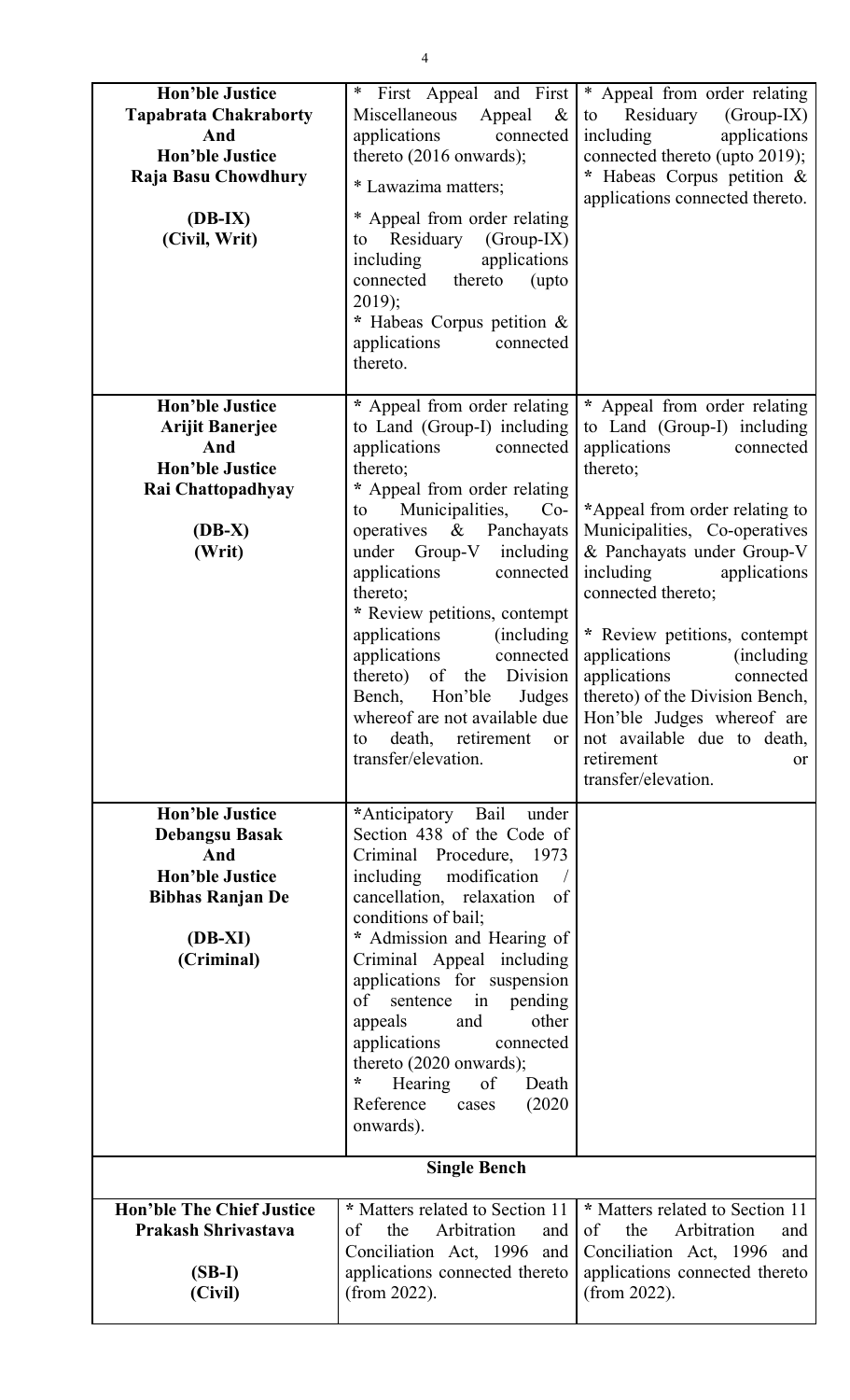| <b>Hon'ble Justice</b><br>T.S. Sivagnanam<br>(Writ)                | * Writ matters irrespective of<br>classification<br>upto<br>2011<br>including applications<br>connected thereto.                                                                                                                                                                                                                                                                          | * Writ matters irrespective of<br>classification<br>upto<br>2011<br>including applications<br>connected thereto.                                                                                                                                                                                                                                                                                   |
|--------------------------------------------------------------------|-------------------------------------------------------------------------------------------------------------------------------------------------------------------------------------------------------------------------------------------------------------------------------------------------------------------------------------------------------------------------------------------|----------------------------------------------------------------------------------------------------------------------------------------------------------------------------------------------------------------------------------------------------------------------------------------------------------------------------------------------------------------------------------------------------|
| Hon'ble Justice I.P. Mukerji<br>(Writ)                             | * Writ matters irrespective<br>classification<br>upto<br>2010<br>including applications<br>connected thereto.                                                                                                                                                                                                                                                                             | * Writ matters irrespective<br>classification<br>upto<br>2010<br>including<br>applications<br>connected thereto.                                                                                                                                                                                                                                                                                   |
| <b>Hon'ble Justice</b><br><b>Harish Tandon</b><br>(Writ)           | * Writ matters irrespective of<br>classification<br>upto $2010$<br>including applications<br>connected thereto.                                                                                                                                                                                                                                                                           | * Writ matters irrespective of<br>classification<br>upto<br>2010<br>including applications<br>connected thereto.                                                                                                                                                                                                                                                                                   |
| <b>Hon'ble Justice Soumen Sen</b><br>(Civil)                       | * Civil Revision matters upto<br>2010 including applications<br>connected thereto.                                                                                                                                                                                                                                                                                                        |                                                                                                                                                                                                                                                                                                                                                                                                    |
| <b>Hon'ble Justice</b><br>Joymalya Bagchi<br>(Criminal)            | * Criminal revision matters<br>2013<br>including<br>upto<br>applications<br>connected<br>thereto.                                                                                                                                                                                                                                                                                         |                                                                                                                                                                                                                                                                                                                                                                                                    |
| <b>Hon'ble Justice</b><br>Subrata Talukdar<br>(Writ)               | * Writ matters irrespective of<br>classification<br>upto<br>2010<br>including applications<br>connected thereto.                                                                                                                                                                                                                                                                          | * Writ matters irrespective of<br>classification<br>2010<br>upto<br>including applications<br>connected thereto.                                                                                                                                                                                                                                                                                   |
| <b>Hon'ble Justice</b><br><b>Tapabrata Chakraborty</b><br>(Writ)   | * Writ matters irrespective of<br>classification upto 2010<br>including applications<br>connected thereto.                                                                                                                                                                                                                                                                                | * Writ matters irrespective of<br>2010<br>classification upto<br>including applications<br>connected thereto.                                                                                                                                                                                                                                                                                      |
| <b>Hon'ble Justice</b><br><b>Arijit Banerjee</b><br>(Civil)        | * Civil Revision matters upto<br>2010 including applications<br>connected thereto.                                                                                                                                                                                                                                                                                                        |                                                                                                                                                                                                                                                                                                                                                                                                    |
| <b>Hon'ble Justice</b><br><b>Debangsu Basak</b><br>(Writ)          | * Writ matters irrespective of<br>classification upto 2010<br>including applications<br>connected thereto.                                                                                                                                                                                                                                                                                | * Writ matters irrespective of<br>classification upto<br>2010<br>including applications<br>connected thereto.                                                                                                                                                                                                                                                                                      |
| <b>Hon'ble Justice</b><br>Rajasekhar Mantha<br>$(SB-II)$<br>(Writ) | * Matters (motion & hearing)<br>under Article 226 of the<br>Constitution of India relating<br>to Education under Group-II<br>including services<br>and<br>applications<br>connected<br>thereto. (Excluding matters<br>relating to primary education,<br>colleges, madrasah,<br>universities and libraries under<br>Group-II including services<br>and applications connected<br>thereto). | * Matters (motion & hearing)<br>under Article 226 of the<br>Constitution of India relating<br>to Education under Group-II<br>including services<br>and<br>applications connected thereto.<br>(Excluding matters relating to<br>primary education, colleges,<br>madrasah, universities<br>and<br>libraries<br>under Group-II<br>including services<br>and<br>applications<br>connected<br>thereto). |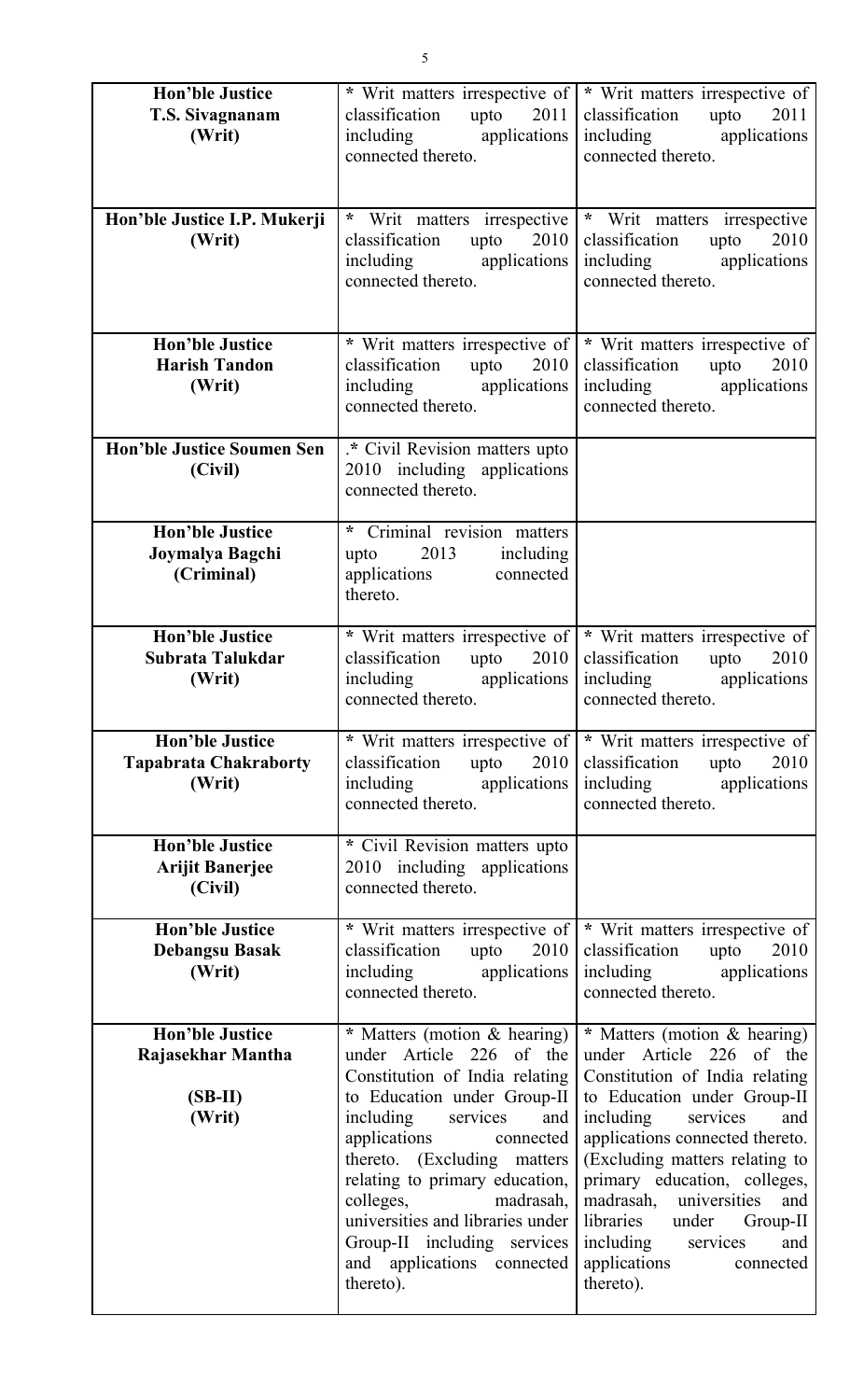| <b>Hon'ble Justice</b><br>Sabyasachi Bhattacharyya<br>$(SB-III)$<br>(Writ) | $\ast$<br>(motion and<br>Matters<br>hearing) under Article 226 of<br>the Constitution of India<br>relating to Residuary under<br>Group-IX (matters related to<br>Electricity, Public Premises<br>(Eviction of Unauthorised<br>Occupants) Act, 1971 and The<br>West Bengal Public Land<br>(Eviction of Unauthorised<br>Occupants) Act, 1962)<br>including applications<br>connected thereto;                                                                                                                                                                                                                         | $\star$<br>Matters<br>(motion<br>and<br>hearing) under Article 226 of<br>the Constitution of India<br>relating to Residuary under<br>Group-IX (matters related to<br>Electricity, Public Premises<br>(Eviction of Unauthorised<br>Occupants) Act, 1971 and The<br>West Bengal Public Land<br>(Eviction of Unauthorised<br>Occupants) Act, 1962)<br>including applications<br>connected thereto;                                                                                                                                                                                                                                                                                                                                      |
|----------------------------------------------------------------------------|---------------------------------------------------------------------------------------------------------------------------------------------------------------------------------------------------------------------------------------------------------------------------------------------------------------------------------------------------------------------------------------------------------------------------------------------------------------------------------------------------------------------------------------------------------------------------------------------------------------------|--------------------------------------------------------------------------------------------------------------------------------------------------------------------------------------------------------------------------------------------------------------------------------------------------------------------------------------------------------------------------------------------------------------------------------------------------------------------------------------------------------------------------------------------------------------------------------------------------------------------------------------------------------------------------------------------------------------------------------------|
|                                                                            | * Matters (motion & hearing)<br>under Article 226 of the<br>Constitution of India relating<br>Transport<br>and<br>to<br>Telecommunication under<br>Group-VII and applications<br>connected thereto.                                                                                                                                                                                                                                                                                                                                                                                                                 | * Matters (motion & hearing)<br>under Article 226 of the<br>Constitution of India relating<br>Transport<br>to<br>and<br>Telecommunication<br>under<br>Group-VII and applications<br>connected thereto.                                                                                                                                                                                                                                                                                                                                                                                                                                                                                                                               |
| <b>Hon'ble Justice</b><br>Moushumi Bhattacharya<br>$(SB-IV)$<br>(Writ)     | $\ast$<br>(motion<br>Matters<br>and<br>hearing) under Article 226 of<br>the Constitution of India<br>relating to Residuary under<br>Group-IX (excluding matters)<br>related to Police inaction,<br>Occupants) Act, 1971 and The<br>West Bengal Public Land<br>(Eviction of Unauthorised)<br>Occupants)<br>Act, $1962$<br>including<br>applications<br>connected thereto;<br>* Matters (motion & hearing)<br>under Article 226 of the<br>Constitution of India relating<br>to Municipality, Panchayat<br>Society<br>and Co-operative<br>Group-V including<br>under<br>applications connected thereto<br>(upto 2012); | $\star$<br>Matters<br>(motion)<br>and<br>hearing) under Article 226 of<br>the Constitution of India<br>relating to Residuary under<br>Group-IX (excluding matters<br>related to Police inaction,<br>Electricity, Public Premises Electricity, Public Premises<br>(Eviction of Unauthorised (Eviction of Unauthorised<br>Occupants) Act, 1971 and The<br>West Bengal Public Land<br>(Eviction of Unauthorised<br>Occupants)<br>Act, $1962$<br>including applications<br>connected thereto;<br>* Matters (motion & hearing)<br>under Article 226 of the<br>Constitution of India relating<br>to Municipality, Panchayat<br>and Co-operative<br>Society<br>under<br>Group-V including<br>applications connected thereto<br>(upto 2012); |
| <b>Hon'ble Justice</b><br><b>Shekhar B. Saraf</b><br>$(SB-V)$<br>(Civil)   | * Review petitions including<br>applications connected thereto<br>of the Single Bench, Hon'ble<br>Judge whereof is not available<br>due to death, retirement or<br>transfer/elevation.                                                                                                                                                                                                                                                                                                                                                                                                                              | * Matters relating to Section<br>11 of The Arbitration and<br>Conciliation Act,<br>1996<br>including applications<br>connected thereto (upto 2021);<br>* Matters relating to Section<br>34 of The Arbitration and<br>Conciliation<br>1996<br>Act,<br>including<br>applications<br>connected thereto (2016)<br>onwards);<br>* All other matters (including<br>matters relating to Section 36                                                                                                                                                                                                                                                                                                                                          |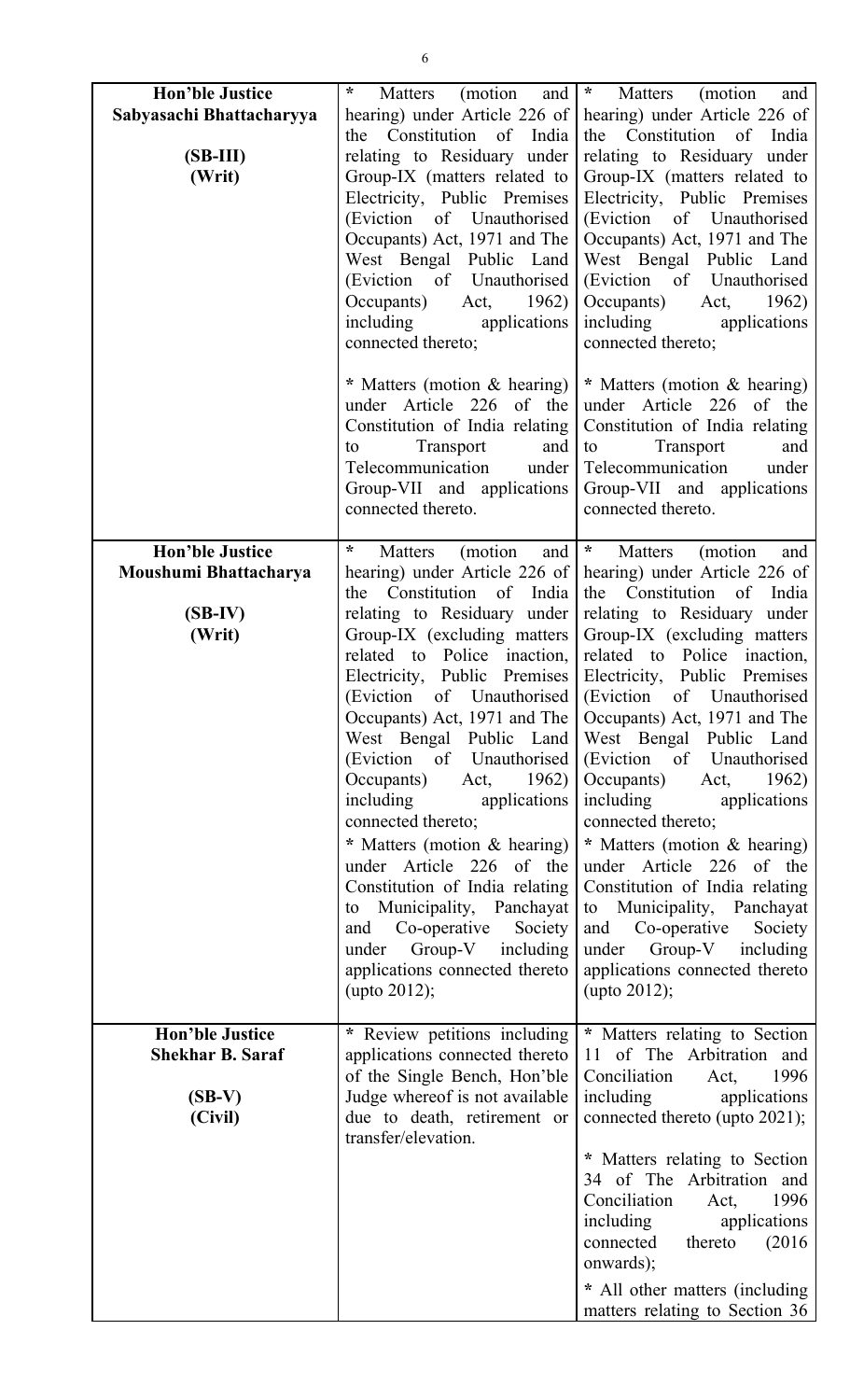|                                                                       |                                                                                                                                                                                                                                                                                                                                                                                                                                                | The<br>Arbitration<br>of<br>and<br>Conciliation Act, 1996) under<br>Arbitration Act, 1940 and The<br>Arbitration and Conciliation<br>1996<br>including<br>Act.<br>applications connected thereto<br>irrespective of year (except<br>specified<br>matters<br>above<br>mentioning year-mark);<br>* Review petitions including<br>applications connected thereto<br>of the Single Bench, Hon'ble<br>Judge whereof is not available<br>due to death, retirement or<br>transfer/elevation.                                                               |
|-----------------------------------------------------------------------|------------------------------------------------------------------------------------------------------------------------------------------------------------------------------------------------------------------------------------------------------------------------------------------------------------------------------------------------------------------------------------------------------------------------------------------------|-----------------------------------------------------------------------------------------------------------------------------------------------------------------------------------------------------------------------------------------------------------------------------------------------------------------------------------------------------------------------------------------------------------------------------------------------------------------------------------------------------------------------------------------------------|
| <b>Hon'ble Justice</b><br>Rajarshi Bharadwaj<br>(Writ)                | * Writ Petition irrespective of<br>classification and applications<br>connected thereto.                                                                                                                                                                                                                                                                                                                                                       | * Writ Petition irrespective of<br>classification and applications<br>connected thereto.                                                                                                                                                                                                                                                                                                                                                                                                                                                            |
| <b>Hon'ble Justice</b><br>Shampa Sarkar<br>$(SB-VI)$<br>(Writ)        | $\star$<br>(motion)<br>Matters<br>and<br>hearing) under Article 226 of<br>the Constitution of India<br>relating to Police inaction<br>under Residuary (Group-IX)<br>including<br>applications<br>connected thereto;<br>* Matters (motion & hearing)<br>under Article 226 of the<br>Constitution of India relating<br>Co-operative<br>Societies<br>to<br>$Group-V$<br>including<br>under<br>applications connected thereto<br>$(2019$ onwards). | $\boldsymbol{\ast}$<br>(motion)<br>Matters<br>and<br>hearing) under Article 226 of<br>the Constitution of India<br>relating to Police inaction<br>under Residuary (Group-IX)<br>including<br>applications<br>connected thereto;<br>* Matters (motion & hearing)<br>under Article 226 of the<br>Constitution of India relating<br>Co-operative<br>Societies<br>to<br>$Group-V$<br>including<br>under<br>applications connected thereto<br>$(2019$ onwards).                                                                                          |
| <b>Hon'ble Justice</b><br>Ravi Krishan Kapur<br>$(SB-VII)$<br>(Civil) |                                                                                                                                                                                                                                                                                                                                                                                                                                                | $\ast$<br>Interlocutory matters and<br>Intellectual Property Rights<br>matters (except suits);<br>$\star$<br>Execution Cases<br>(EC)<br>(Excluding matters related to<br>Section 36 of the Arbitration<br>and Conciliation Act, 1996)<br>including<br>applications<br>connected thereto (upto 2015);<br>$\ast$<br>Matters<br>relating<br>to<br>Companies Act including suits<br>against<br>companies<br>(in<br>admiralty<br>liquidation),<br>and<br>contempt matters relating to<br>Company Law Board and<br>misfeasance;<br>Insolvency<br>matters. |
| <b>Hon'ble Justice</b><br><b>Arindam Mukherjee</b>                    | * Matters (motion & hearing)<br>under Article 226 of the                                                                                                                                                                                                                                                                                                                                                                                       | * Matters (motion & hearing)<br>under Article 226<br>of the                                                                                                                                                                                                                                                                                                                                                                                                                                                                                         |
| $(SB-VIII)$                                                           | Constitution of India relating<br>to service under Group VI and                                                                                                                                                                                                                                                                                                                                                                                | Constitution of India relating<br>to service under Group VI and                                                                                                                                                                                                                                                                                                                                                                                                                                                                                     |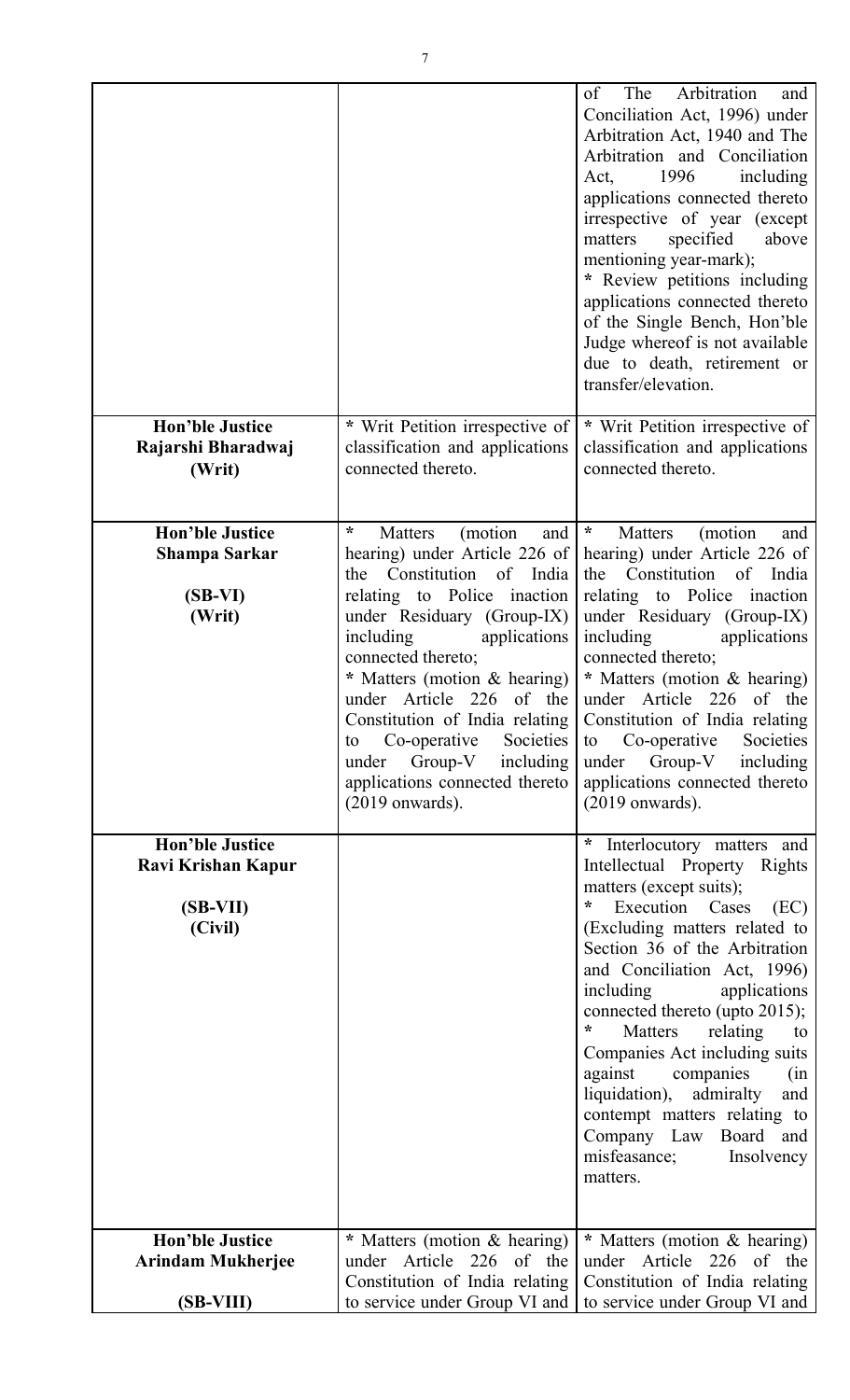| (Writ)                                                                       | applications connected thereto<br>$(2016$ onwards);<br>* Matters (motion & hearing)<br>under Article 226 of the<br>Constitution of India relating<br>to Library under Group-II<br>including<br>services<br>and<br>applications<br>connected<br>thereto.                                                                                                                                                                                                                                                | applications connected thereto<br>$(2016$ onwards);<br>* Matters (motion & hearing)<br>under Article 226 of the<br>Constitution of India relating<br>to Library under Group-II<br>including<br>and<br>services<br>applications connected thereto.                                                                                                                                                                                                                                                          |
|------------------------------------------------------------------------------|--------------------------------------------------------------------------------------------------------------------------------------------------------------------------------------------------------------------------------------------------------------------------------------------------------------------------------------------------------------------------------------------------------------------------------------------------------------------------------------------------------|------------------------------------------------------------------------------------------------------------------------------------------------------------------------------------------------------------------------------------------------------------------------------------------------------------------------------------------------------------------------------------------------------------------------------------------------------------------------------------------------------------|
| <b>Hon'ble Justice</b><br><b>Biswajit Basu</b><br>$(SB-IX)$<br>(Civil)       | * Admission and hearing of<br>Civil Revisions under Article<br>227 of the Constitution of<br>India including applications<br>connected thereto (upto 2019);<br>* Hearing of Second Appeal,<br>Second Miscellaneous Appeal,<br>First Miscellaneous Appeal<br>including<br>applications<br>thereto<br>connected<br>(2000)<br>onwards);<br>* Matters relating to contempt<br>(civil) of sub-ordinate Courts<br>to be heard by a Judge sitting<br>singly.                                                  |                                                                                                                                                                                                                                                                                                                                                                                                                                                                                                            |
| <b>Hon'ble Justice</b><br>Amrita Sinha<br>$(SB-X)$<br>(Writ)                 | * Matters (motion & hearing)<br>under Article 226 of the<br>Constitution of India relating<br>to Municipality, Panchayat<br>under Group-V including<br>applications connected thereto<br>$(2019$ onwards).                                                                                                                                                                                                                                                                                             | * Matters (motion & hearing)<br>under Article 226 of the<br>Constitution of India relating<br>to Municipality, Panchayat<br>under Group-V including<br>applications connected thereto<br>$(2019$ onwards).                                                                                                                                                                                                                                                                                                 |
| <b>Hon'ble Justice</b><br><b>Abhijit Gangopadhyay</b><br>$(SB-XI)$<br>(Writ) | * Matters (motion & hearing)<br>under Article 226 of the<br>Constitution of India relating<br>to Education under Group-II<br>(related to primary education,<br>madrasah including services)<br>including<br>applications<br>connected thereto;<br>* Matters (motion & hearing)<br>under Article 226 of the<br>Constitution of India relating<br>to Regulation of Industries $\&$<br>Essential Commodities<br>$\&$<br>various Central Orders under<br>Group VIII and applications<br>connected thereto. | * Matters (motion & hearing)<br>under Article 226 of the<br>Constitution of India relating<br>to Education under Group-II<br>(related to primary education,<br>madrasah including services)<br>including<br>applications<br>connected thereto;<br>* Matters (motion & hearing)<br>under Article 226 of the<br>Constitution of India relating<br>to Regulation of Industries $\&$<br>Essential Commodities<br>$\alpha$<br>various Central Orders under<br>Group VIII and applications<br>connected thereto. |
| Hon'ble Justice Jay Sengupta<br>$(SB-XII)$<br>(Writ)                         | * Matters (motion & hearing)<br>under Article 226 of the<br>Constitution of India relating<br>under Group-I<br>Land<br>to<br>including<br>applications<br>connected thereto (upto 2015);                                                                                                                                                                                                                                                                                                               | * Matters (motion & hearing)<br>under Article 226 of the<br>Constitution of India relating<br>to Land under<br>Group-I<br>including<br>applications<br>connected thereto (upto 2015);                                                                                                                                                                                                                                                                                                                      |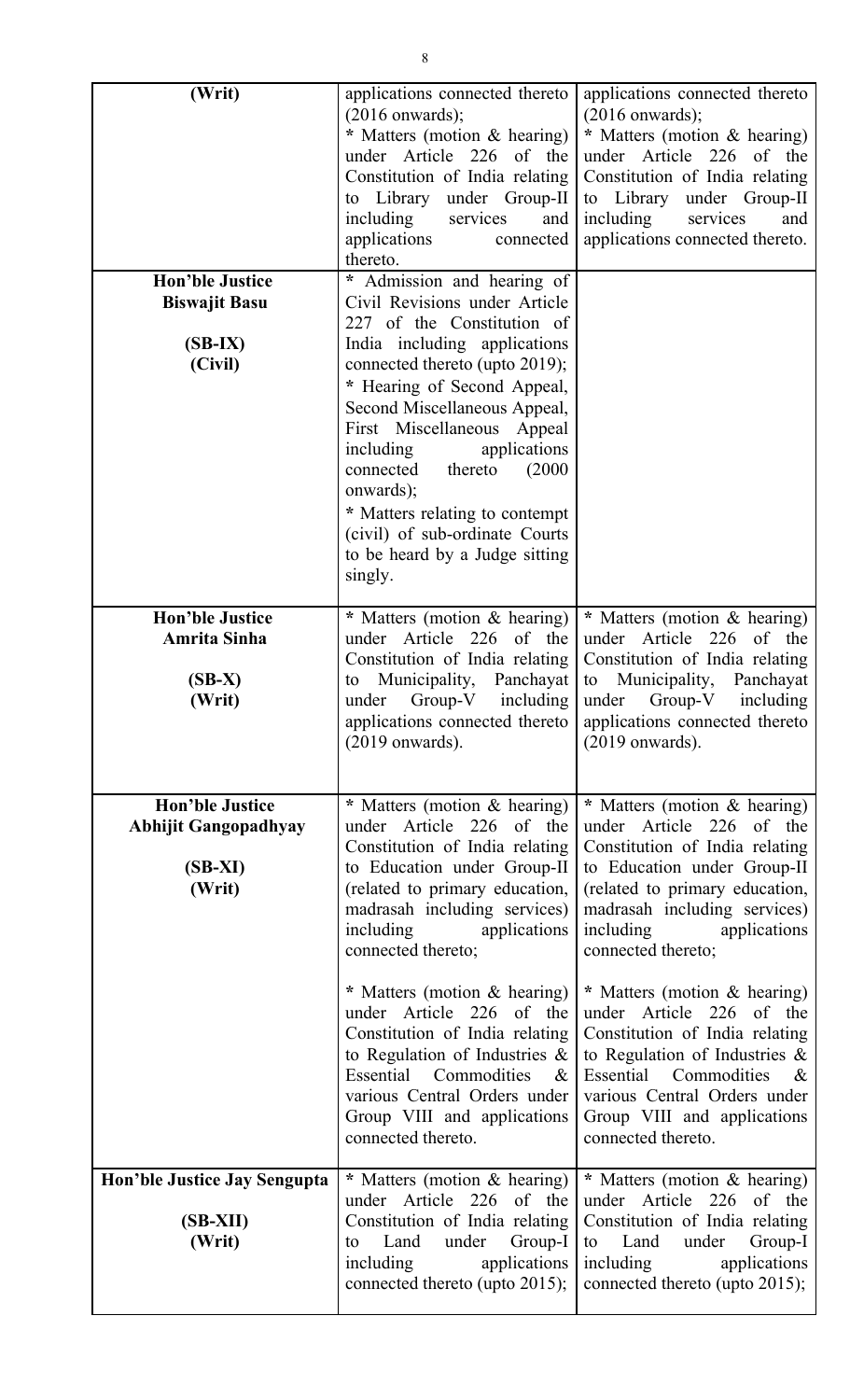|                                                                             | * Matters (motion & hearing)<br>under Article 226 of the<br>Constitution of India relating<br>to service under Group VI and<br>applications connected thereto<br>(upto 2015).                                                                                                                                                        | * Matters (motion & hearing)<br>under Article 226 of the<br>Constitution of India relating<br>to service under Group VI and<br>applications connected thereto<br>(upto 2015).                                                                                                                                                                                                                                                                                                                      |
|-----------------------------------------------------------------------------|--------------------------------------------------------------------------------------------------------------------------------------------------------------------------------------------------------------------------------------------------------------------------------------------------------------------------------------|----------------------------------------------------------------------------------------------------------------------------------------------------------------------------------------------------------------------------------------------------------------------------------------------------------------------------------------------------------------------------------------------------------------------------------------------------------------------------------------------------|
| <b>Hon'ble Justice</b><br><b>Bibek Chaudhuri</b><br>(SB-XIII)<br>(Criminal) | * Criminal Revision matters<br>including<br>applications<br>connected<br>thereto<br>(2021)<br>onwards);<br>* Reference under Section 395<br>of the Code of Criminal<br>Procedure, 1973;<br>* Hearing of Criminal Appeal<br>relating to 'Crime'<br>against<br>Women' (upto 2015).                                                     |                                                                                                                                                                                                                                                                                                                                                                                                                                                                                                    |
| <b>Hon'ble Justice</b><br><b>Subhasis Dasgupta</b><br>$(SB-XIV)$<br>(Civil) | * Admission and hearing of<br>Civil Revisions under Article<br>227 of the Constitution of<br>India including applications<br>connected<br>thereto<br>(2020)<br>onwards);<br>* Hearing of Second Appeal,<br>Second Miscellaneous Appeal,<br>First Miscellaneous Appeal<br>applications<br>including<br>connected thereto (upto 2000); |                                                                                                                                                                                                                                                                                                                                                                                                                                                                                                    |
| <b>Hon'ble Justice Suvra Ghosh</b><br>$(SB-XV)$<br>(Writ)                   | * Matters (motion & hearing)<br>under Article 226 of the<br>Constitution of India relating<br>under<br>Group-I<br>Land<br>to<br>including<br>applications<br>(2016)<br>connected<br>thereto<br>onwards);<br>* Matters (motion & hearing)<br>under Article 226 of the<br>Constitution of India relating<br>to Labour under Group-III  | * Matters (motion & hearing)<br>under Article 226 of the<br>Constitution of India relating<br>under<br>Land<br>Group-I<br>to<br>applications<br>including<br>thereto<br>(2016)<br>connected<br>onwards);<br>* Matters (motion & hearing)<br>under Article 226 of the<br>Constitution of India relating<br>to Labour under Group-III                                                                                                                                                                |
| <b>Hon'ble Justice</b><br>Md. Nizamuddin<br>(SB-XVI)<br>(Writ, Civil)       | including<br>applications<br>connected thereto.<br>* Matters (motion & hearing)<br>under Article 226<br>of the<br>Constitution of India relating<br>to Revenue and Tax Laws<br>(Excluding Land<br>Revenue)<br>under Group-IV<br>including<br>applications<br>connected<br>thereto.                                                   | including<br>applications<br>connected thereto.<br>* Matters (motion & hearing)<br>under Article 226<br>of the<br>Constitution of India relating<br>to Revenue and Tax Laws<br>(Excluding Land<br>Revenue)<br>under Group-IV<br>including<br>applications<br>connected<br>thereto;<br>*<br>Cases<br>(EC)<br>Execution<br>(Excluding matters related to<br>Section 36 of the Arbitration<br>and Conciliation Act, 1996)<br>including<br>applications<br>connected<br>thereto<br>(2016)<br>onwards). |
| <b>Hon'ble Justice</b>                                                      | * Bail under Section 439 of                                                                                                                                                                                                                                                                                                          |                                                                                                                                                                                                                                                                                                                                                                                                                                                                                                    |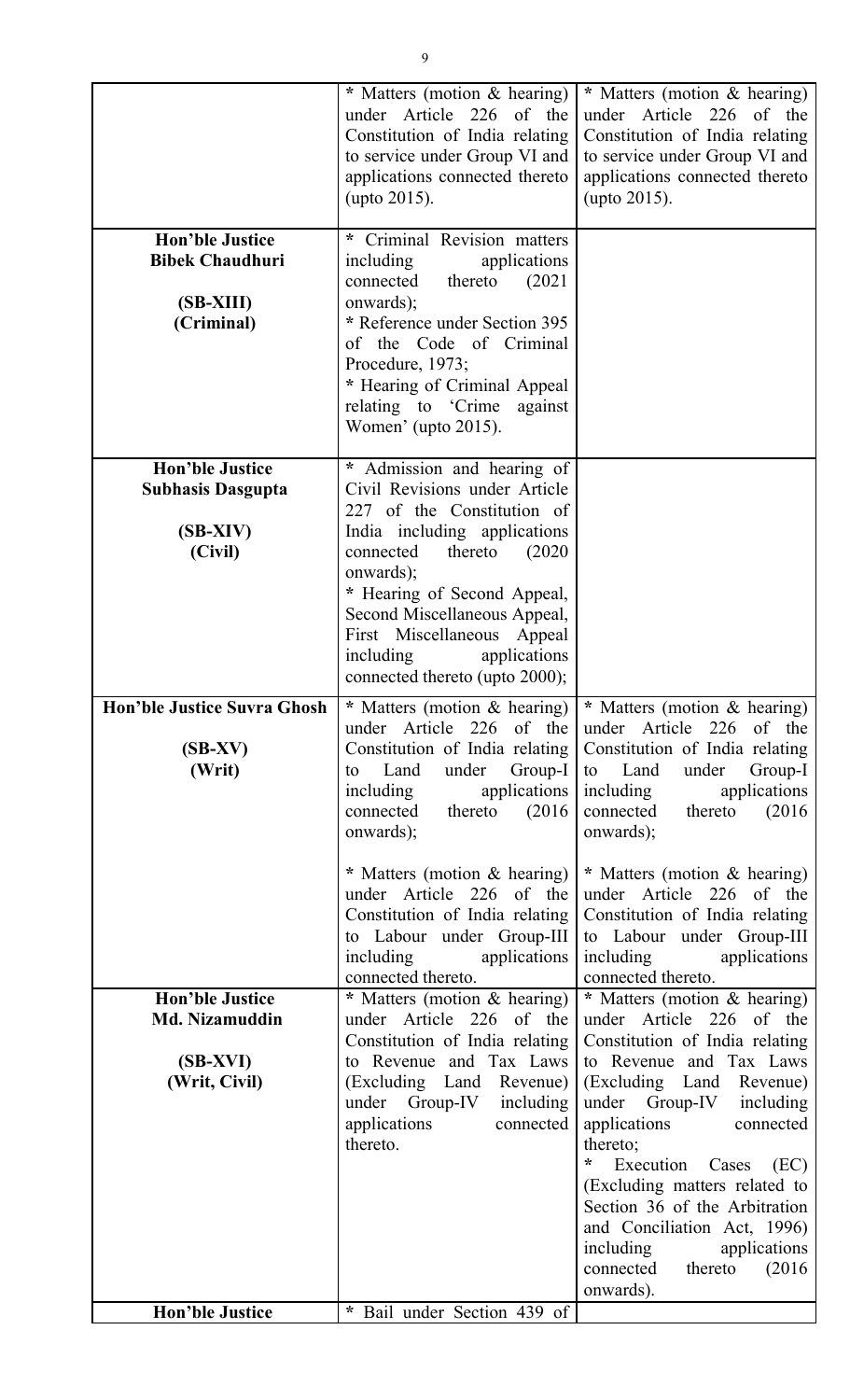| <b>Tirthankar Ghosh</b><br>(SB-XVII)<br>(Criminal)                               | $\sigma$<br>Criminal<br>Code<br>the<br>Procedure, 1973 including<br>modification/cancellation and<br>relaxation of conditions of<br>bail;<br>Admission and hearing of<br>Criminal Appeal including<br>application for suspension of<br>sentence in pending appeal<br>applications<br>other<br>and<br>thereto<br>(2016)<br>connected<br>onwards);<br>* Hearing of Criminal Appeal<br>relating to 'Crime against<br>Women' (2016 onwards);<br>* Criminal Revision matters<br>including<br>applications<br>connected thereto (upto 2010). |                                                                                                                                                                                                                                                                                                                                                                                                 |
|----------------------------------------------------------------------------------|----------------------------------------------------------------------------------------------------------------------------------------------------------------------------------------------------------------------------------------------------------------------------------------------------------------------------------------------------------------------------------------------------------------------------------------------------------------------------------------------------------------------------------------|-------------------------------------------------------------------------------------------------------------------------------------------------------------------------------------------------------------------------------------------------------------------------------------------------------------------------------------------------------------------------------------------------|
| <b>Hon'ble Justice</b><br>Hiranmay Bhattacharyya<br>(Writ)                       | * Writ Petition irrespective of<br>classification and applications<br>connected thereto.                                                                                                                                                                                                                                                                                                                                                                                                                                               | * Writ Petition irrespective of<br>classification and applications<br>connected thereto.                                                                                                                                                                                                                                                                                                        |
| <b>Hon'ble Justice</b><br>Saugata Bhattacharyya<br>(SB-XVIII)<br>(Writ)          | Hearing of writ petition<br>$\ast$<br>irrespective of classification<br>including<br>and<br>year<br>applications<br>connected<br>thereto;<br>* Matters (motion & hearing)<br>under Article 226 of the<br>Constitution of India relating<br>Municipality, Panchayat<br>to<br>Co-operative<br>Society<br>and<br>Group-V including<br>under<br>applications connected thereto<br>(From 2013 to 2018).                                                                                                                                     | * Hearing of writ petition<br>irrespective of classification<br>including<br>and<br>year<br>applications<br>connected<br>thereto;<br>* Matters (motion & hearing)<br>under Article 226 of the<br>Constitution of India relating<br>Municipality, Panchayat<br>to<br>Co-operative<br>Society<br>and<br>$Group-V$<br>including<br>under<br>applications connected thereto<br>(From 2013 to 2018). |
| <b>Hon'ble Justice</b><br><b>Kausik Chanda</b><br>$(SB-XIX)$<br>(Writ, Criminal) | * Matters (motion & hearing)<br>under Article 226 of the<br>Constitution of India relating<br>to colleges, universities under<br>Group-II including services<br>and applications connected<br>thereto;<br>$\ast$<br>Hearing<br>of<br>Criminal<br>Revisions irrespective of years<br>including<br>connected<br>applications thereto.                                                                                                                                                                                                    | * Matters (motion & hearing)<br>under Article 226<br>of the<br>Constitution of India relating<br>to colleges, universities under<br>Group-II including services<br>and applications connected<br>thereto.                                                                                                                                                                                       |
| <b>Hon'ble Justice</b><br><b>Aniruddha Roy</b><br>(Writ)                         | * Writ Petition irrespective of<br>classification and applications<br>connected thereto;                                                                                                                                                                                                                                                                                                                                                                                                                                               | * Writ Petition irrespective of<br>classification and applications<br>connected thereto;                                                                                                                                                                                                                                                                                                        |
| <b>Hon'ble Justice</b>                                                           | $\ast$                                                                                                                                                                                                                                                                                                                                                                                                                                                                                                                                 | Application under Section   * Application under Clause 13                                                                                                                                                                                                                                                                                                                                       |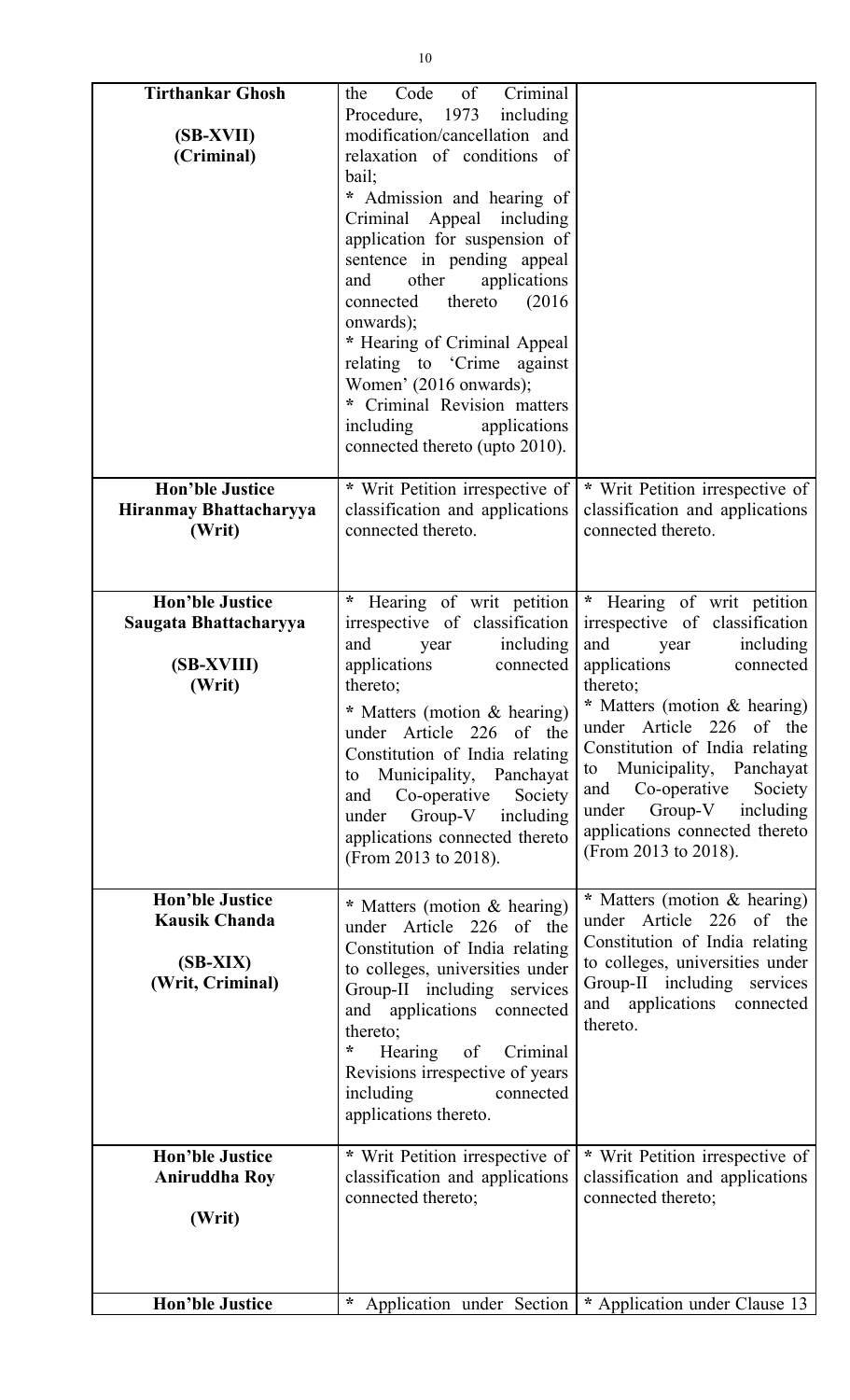| Rabindranath Samanta<br>$(SB-XX)$<br>(Civil)                                            | 24 of the Code of Civil<br>Procedure, 1908;<br>* Appeal related to all Claim<br>Cases including applications<br>connected thereto.                                                                                                                                                                                                                                                                                                                                                                                                                                | of the Letters Patent read with<br>Section 24 of the Code of<br>Civil Procedure, 1908;<br>* Hearing of suits excluding<br>matters assigned to<br>other<br>Bench(s) (upto $2015$ ).                                                                                                                                                                                                                                                                      |
|-----------------------------------------------------------------------------------------|-------------------------------------------------------------------------------------------------------------------------------------------------------------------------------------------------------------------------------------------------------------------------------------------------------------------------------------------------------------------------------------------------------------------------------------------------------------------------------------------------------------------------------------------------------------------|---------------------------------------------------------------------------------------------------------------------------------------------------------------------------------------------------------------------------------------------------------------------------------------------------------------------------------------------------------------------------------------------------------------------------------------------------------|
| <b>Hon'ble Justice</b><br><b>Sugato Majumdar</b><br>$(SB-XXI)$<br>(Criminal & Contempt) | * Admission and hearing of<br>Criminal<br>Appeal including<br>application for suspension of<br>sentence in pending appeal<br>other<br>applications<br>and<br>connected thereto (From 2011<br>to $2015$ ;<br>Criminal Revision matters<br>including<br>applications<br>connected thereto (From 2011<br>to $2012$ );<br>Contempt<br>∗<br>applications<br><i>(including)</i><br>applications<br>connected thereto) of the<br>Single Bench, Hon'ble Judge<br>whereof is not available due to<br>death, retirement<br><sub>or</sub><br>transfer/elevation (upto 2010). | $\ast$<br>Contempt<br>applications<br>(including)<br>applications<br>connected thereto) of the<br>Single Bench, Hon'ble Judge<br>whereof is not available due to<br>retirement<br>death,<br>or<br>transfer/elevation (upto 2010).                                                                                                                                                                                                                       |
| <b>Hon'ble Justice</b><br><b>Bivas Pattanayak</b><br>(SB-XXII)<br>(Criminal)            | * Criminal Revision matters<br>including<br>applications<br>connected thereto (From 2013<br>to $2017$ ).                                                                                                                                                                                                                                                                                                                                                                                                                                                          |                                                                                                                                                                                                                                                                                                                                                                                                                                                         |
| <b>Hon'ble Justice</b><br>Ananda Kumar Mukherjee<br>(SB-XXIII)<br>(Criminal & Contempt) | $\ast$<br>Hearing<br>Criminal<br>of<br>Revision matters irrespective<br>of years including applications<br>connected thereto;<br>*<br>Contempt applications<br><i>(including)</i><br>applications<br>connected thereto) of the<br>Single Bench, Hon'ble Judge<br>whereof is not available due to<br>death, retirement<br>or<br>transfer/elevation (from 2011<br>to $2015$ ).                                                                                                                                                                                      | $\ast$<br>applications<br>Contempt<br><i>(including)</i><br>applications<br>connected thereto) of the<br>Single Bench, Hon'ble Judge<br>whereof is not available due to<br>death, retirement<br>or<br>transfer/elevation (from 2011<br>to $2015$ ).                                                                                                                                                                                                     |
| Hon'ble Justice Krishna Rao<br>(SB-XXIV)<br>(Civil & Contempt)                          | $\ast$<br>applications<br>Contempt<br>(including)<br>applications<br>connected thereto) of the<br>Single Bench, Hon'ble Judge<br>whereof is not available due to<br>death, retirement<br>or<br>transfer/elevation<br>(2016)<br>onwards).                                                                                                                                                                                                                                                                                                                          | * Matters relating to Section<br>34 of The Arbitration and<br>Conciliation<br>1996<br>Act,<br>including<br>applications<br>connected thereto (upto 2015);<br>* Hearing of suits excluding<br>matters assigned to other<br>Bench(s) $(2016$ onwards);<br>$\ast$<br>Contempt<br>applications<br><i>(including)</i><br>applications<br>connected thereto) of the<br>Single Bench, Hon'ble Judge<br>whereof is not available due to<br>death, retirement or |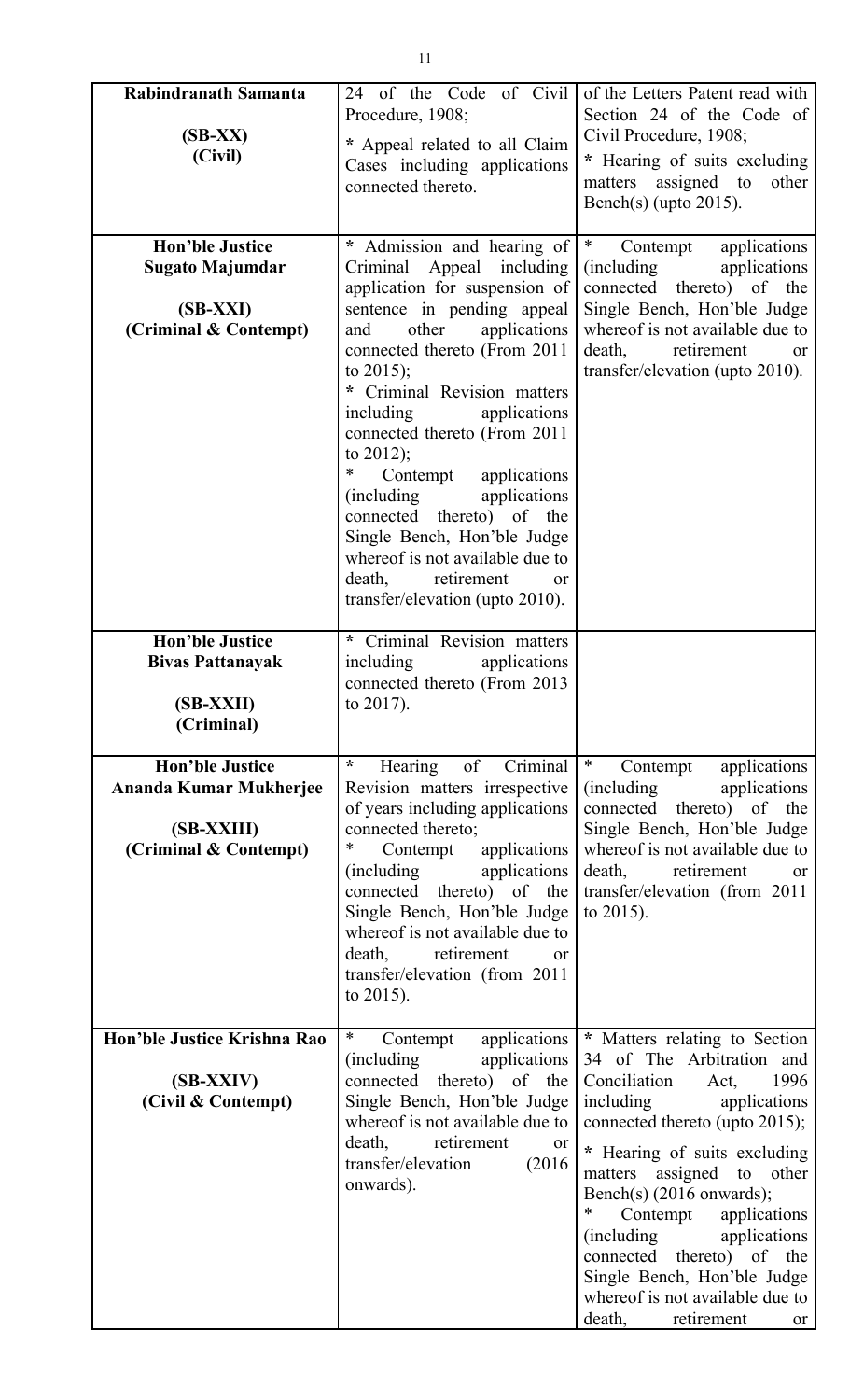|                                                                                   |                                                                                                                                                                                                                                                                                                        | transfer/elevation<br>(2016)<br>onwards).                                 |
|-----------------------------------------------------------------------------------|--------------------------------------------------------------------------------------------------------------------------------------------------------------------------------------------------------------------------------------------------------------------------------------------------------|---------------------------------------------------------------------------|
| <b>Hon'ble Justice</b><br><b>Bibhas Ranjan De</b><br>(Civil)                      | * Hearing of Civil Revision<br>matters irrespective of years<br>and connected applications<br>thereto.                                                                                                                                                                                                 |                                                                           |
| <b>Hon'ble Justice</b><br><b>Ajoy Kumar Mukherjee</b><br>$(SB-XXV)$<br>(Criminal) | Criminal Revision matters<br>*.<br>including<br>applications<br>connected thereto (From 2018)<br>to $2020$ ;<br>Admission and hearing of<br>Criminal Appeal including<br>application for suspension of<br>sentence in pending appeal<br>other<br>applications<br>and<br>connected thereto (upto 2010). |                                                                           |
| <b>Hon'ble Justice</b><br>Ananya Bandyopadhyay<br>(Civil)                         | * Appeal related to all Claim<br>Cases including applications<br>connected thereto.                                                                                                                                                                                                                    |                                                                           |
| <b>Hon'ble Justice</b><br>Rai Chattopadhyay<br>(Criminal)                         | of<br>Criminal<br>$\star$<br>Hearing<br>Revision matters irrespective<br>of<br>and<br>connected<br>years<br>applications thereto.                                                                                                                                                                      |                                                                           |
| <b>Hon'ble Justice</b><br>Subhendu Samanta<br>(Civil)                             | * Appeal related to all Claim<br>Cases including applications<br>connected thereto.                                                                                                                                                                                                                    |                                                                           |
| <b>Hon'ble Justice</b><br><b>Shampa Dutt (Paul)</b><br>(Criminal)                 | * Hearing of Criminal Appeal<br>irrespective of<br>years<br>and<br>applications<br>connected<br>thereto.                                                                                                                                                                                               |                                                                           |
| <b>Hon'ble Justice</b><br><b>Siddhartha Roy Chowdhury</b><br>(Criminal)           | * Hearing of Criminal Appeal<br>irrespective of<br>years<br>and<br>connected<br>applications<br>thereto.                                                                                                                                                                                               |                                                                           |
| <b>Hon'ble Justice</b><br>Raja Basu Chowdhury<br>(Writ)                           | * Hearing of Writ Petition<br>irrespective of classification<br>and year.                                                                                                                                                                                                                              | * Hearing of Writ Petition<br>irrespective of classification<br>and year. |
| <b>Hon'ble Justice</b><br>Lapita Banerji<br>(Writ)                                | Hearing of Writ Petition<br>$\ast$<br>irrespective of classification<br>and year.                                                                                                                                                                                                                      | * Hearing of Writ Petition<br>irrespective of classification<br>and year. |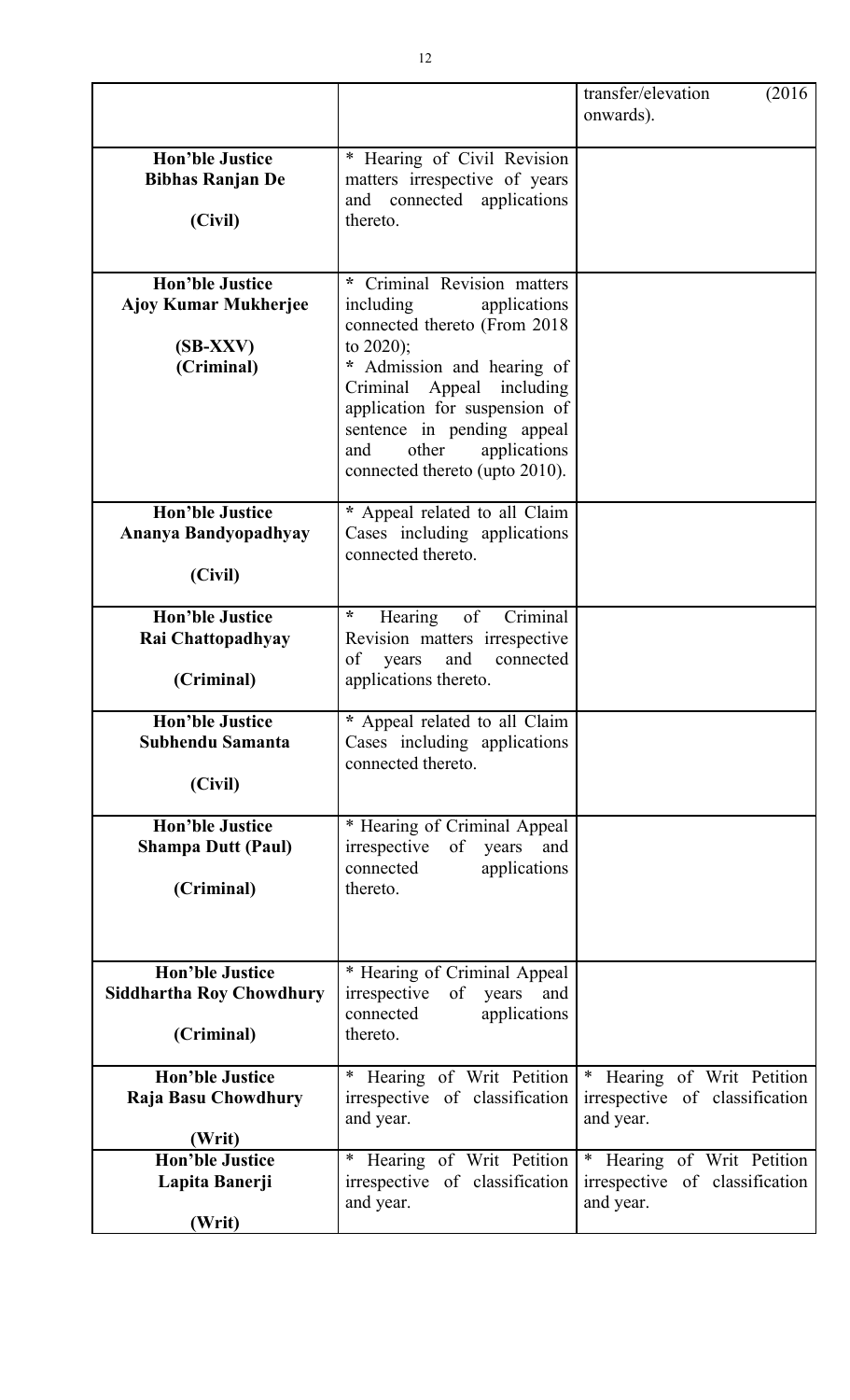#### **IN THE HIGH COURT AT CALCUTTA Commercial Appellate Division & Commercial Division From 20th June, 2022 (Monday)**

| <b>DIVISION BENCH</b>                                                                                                        |                                                                                                                                                                                                                                                                                                                                                                                           |
|------------------------------------------------------------------------------------------------------------------------------|-------------------------------------------------------------------------------------------------------------------------------------------------------------------------------------------------------------------------------------------------------------------------------------------------------------------------------------------------------------------------------------------|
| <b>Hon'ble Justice</b><br><b>Harish Tandon</b><br>And<br><b>Hon'ble Justice</b><br><b>Shampa Dutt (Paul)</b><br><b>DB-IV</b> | * All Appeal and applications connected thereto<br>under Commercial Courts, Commercial Division<br>and Commercial Appellate Division of the High<br>Court's Act, 2015.                                                                                                                                                                                                                    |
|                                                                                                                              |                                                                                                                                                                                                                                                                                                                                                                                           |
| <b>Hon'ble The Chief Justice</b>                                                                                             | <b>SINGLE BENCH</b><br>* Matters related to Section 11 of the Arbitration                                                                                                                                                                                                                                                                                                                 |
| Prakash Shrivastava<br>$SB-I$                                                                                                | Conciliation<br>1996<br>including<br>Act,<br>and<br>applications connected thereto (From 2022).                                                                                                                                                                                                                                                                                           |
|                                                                                                                              |                                                                                                                                                                                                                                                                                                                                                                                           |
| <b>Hon'ble Justice</b><br><b>Shekhar B. Saraf</b>                                                                            | * Matters related to Section 11 of the Arbitration<br>Conciliation<br>Act, 1996<br>including<br>and<br>applications connected thereto (upto 2021);                                                                                                                                                                                                                                        |
| $SB - V$                                                                                                                     | * Matters related to Section 34 of Arbitration<br>Conciliation<br>1996<br>including<br>Act,<br>and<br>applications connected thereto (2016 onwards);                                                                                                                                                                                                                                      |
|                                                                                                                              | * All other matters (including matters related to<br>Section 36 of The Arbitration and Conciliation<br>Act, 1996) under Arbitration Act, 1940 and The<br>Arbitration & Conciliation Act, 1996 including<br>applications connected thereto irrespective of<br>year (except matters specified above mentioning<br>year mark).                                                               |
| <b>Hon'ble Justice</b><br>Ravi Krishan Kapur                                                                                 | * Interlocutory matters and matters related to<br>Intellectual Property Rights (except suit);                                                                                                                                                                                                                                                                                             |
| <b>SB-VII</b>                                                                                                                | * Execution Cases (EC) (Excluding matters<br>related to Section 36 of the Arbitration and<br>Conciliation Act, 1996) including applications<br>connected thereto (upto 2015);<br>* Matters relating to Companies Act including<br>against companies (in liquidation),<br>suits<br>admiralty and contempt matters relating to<br>Company Law Board and misfeasance;<br>Insolvency matters. |
| <b>Hon'ble Justice</b><br><b>Md. Nizamuddin</b><br><b>SB-XVI</b>                                                             | * Execution Cases (EC) (Excluding matters<br>related to Section 36 of the Arbitration and<br>Conciliation Act, 1996) including applications<br>connected thereto (2016 onwards).                                                                                                                                                                                                          |
| <b>Hon'ble Justice</b><br>Rabindranath Samanta                                                                               | * Hearing of suits excluding matters assigned to<br>other Bench(s) (upto $2015$ ).                                                                                                                                                                                                                                                                                                        |
| $(SB-XXI)$                                                                                                                   |                                                                                                                                                                                                                                                                                                                                                                                           |